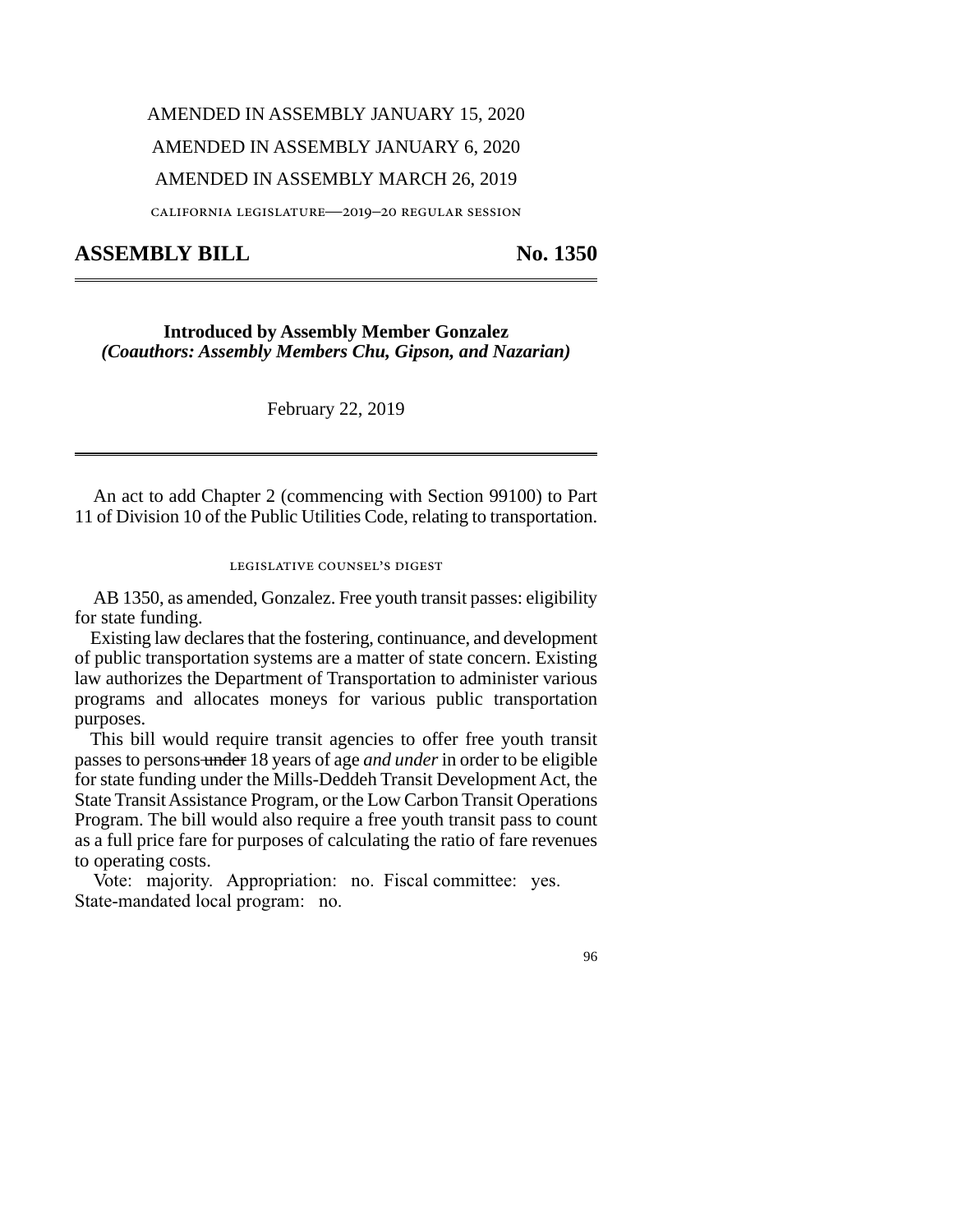*The people of the State of California do enact as follows:* 

1 SECTION 1. The Legislature finds and declares all of the 2 following:

 line 3 (a) Global climate change poses a serious threat to the economic 4 well-being, public health, natural resources, and the environment

5 of California.

6 (b) Greenhouse gas emissions that have been exacerbated by

7 human activity play a central role in accelerating adverse climate 8 change outcomes.

 line 9 (c) California laws and regulations for reducing greenhouse gas 10 emissions address one of the most important issues of our time, 11 and increasing the use of public transportation is a vital component<br>12 in reducing greenhouse gas emissions by 80 percent by the vear in reducing greenhouse gas emissions by 80 percent by the year 13 2050.

14 (d) In addition to contributing to California's climate goals, 15 public transportation systems provide an essential public service 16 to all of the people of the state, including elderly, disabled, youth, 17 and citizens of limited means. Providing programs that develop 18 ridership and adoption of public transit help contribute to achieving

19 established statewide climate goals.

20 (e) Student transit pass programs have been shown to increase<br>21 overall transit ridership and fill empty seats on trains and buses. line 21 overall transit ridership and fill empty seats on trains and buses, 22 resulting in reduced costs per rider and improved service because<br>23 of higher demand.

of higher demand.

24 (f) Targeting student transit pass programs to middle school, 25 high school, college, and university students can promote the 26 development of lifelong transit riders and further bolster the 27 capacity and reliability of transit systems.

 $28$  (g) Transit pass programs in this state and across the country 29 have resulted in significant increases in transit ridership and have

30 made it easier and cheaper for students to get to schools and jobs. 31 (h) Student transit pass programs can help the state reduce 32 greenhouse gas emissions, vehicle miles traveled, petroleum use,

33 air pollution, and improve overall community health.

34 (i) Student transit pass programs can lower pollution around 35 elementary schools, thereby improving student health.

36 (j) Schools are often a major generator of traffic in cities, and student transit pass programs can help reduce the traffic and student transit pass programs can help reduce the traffic and

38 parking problems in neighborhoods around schools.

96